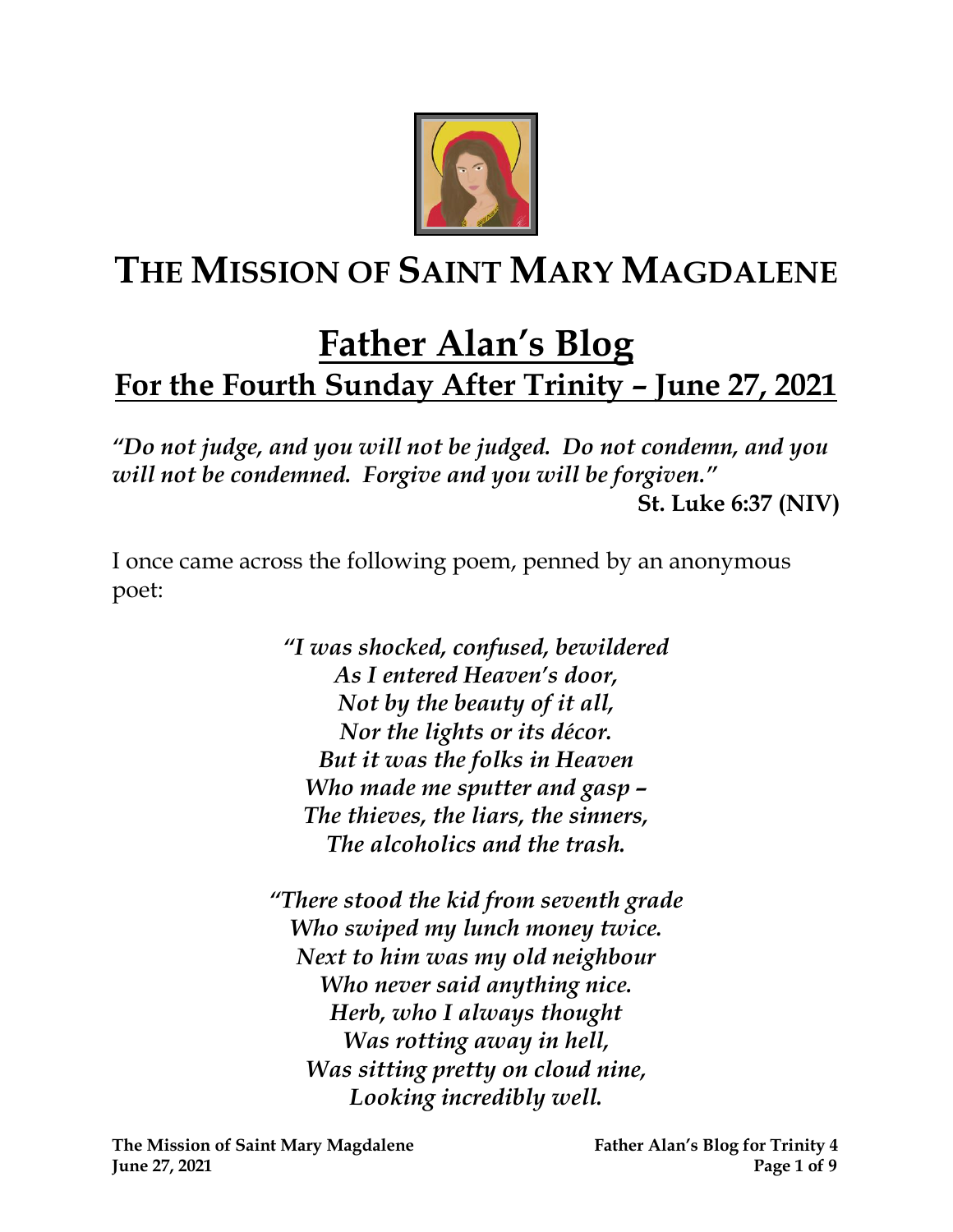*"I nudged Jesus, 'What's the deal? I would love to hear Your take. How'd all these sinners get up here? God must've made a mistake. And why is everyone so quiet, So somber – give me a clue.' 'Hush, child,' He said, 'they're all in shock. No one thought they'd be seeing you.'"*



Today's Gospel Lesson (St. Luke 6:36-42) is excerpted from our Lord Jesus Christ's "Sermon on the Plain" (St. Luke 6:17-49). While much shorter in length, this passage of Holy Scripture parallels Jesus' "Sermon on the Mount" (found in St. Matthew 5-7). Of note, both sermons begin with "The Beatitudes":

- *"Blessed are the poor in spirit, for theirs is the kingdom of heaven. Blessed are those who mourn, for they will be comforted. Blessed are the meek, for they will inherit the earth. Blessed are those who hunger and thirst for righteousness, for they will be filled. Blessed are the merciful, for they will be shown mercy. Blessed are the pure in heart, for they will see God. Blessed are the peacemakers, for they will be called children of God.*
- *Blessed are those who are persecuted because of righteousness, for theirs is the kingdom of heaven…"* **,**

and end with the "Lesson of the Builders" (that is, those who chose to

**The Mission of Saint Mary Magdalene Father Alan's Blog for Trinity 4 Iune 27, 2021 Page 2** of 9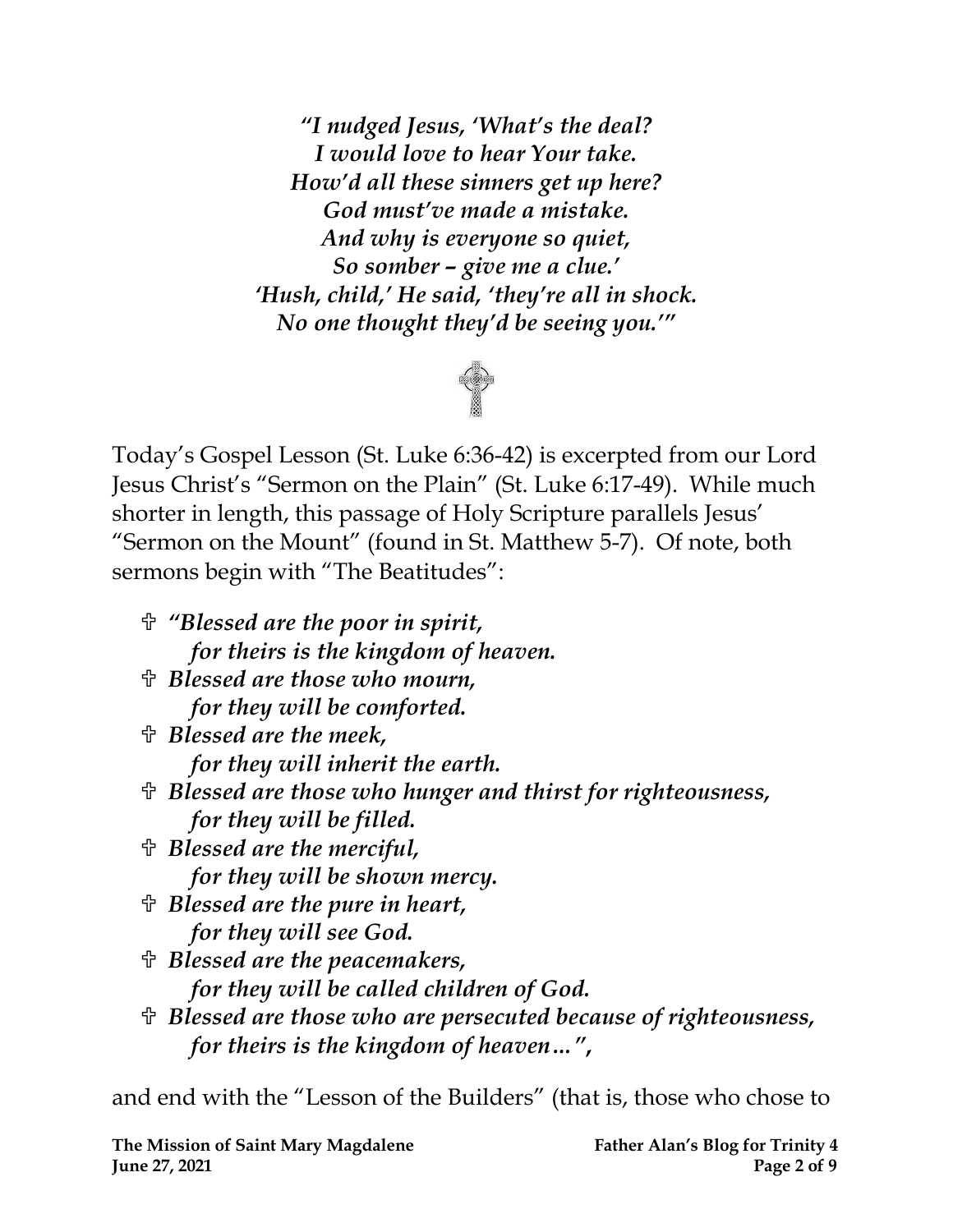build their houses upon the rock or upon the sand). In any event, in today's Gospel Lesson, Jesus uses **hyperbole** to make a point to His disciples – hyperbole being an exaggerated statement that is not intended to be taken literally. In fact, Jesus often used hyperbole in making points to people, as in St. Matthew 18:8-9, wherein Jesus says:

*"If your hand or foot causes you to sin, cut it off and throw it away. It is better for you to enter life maimed or crippled than to have two hands or feet and be thrown into eternal fire. And if your eye causes you to sin, gouge it out and throw it away. It is better for you to enter life with one eye than to have two eyes and be thrown into the fire of hell."*

In making His point, Jesus certainly wasn't advocating **mutilation**; He was merely trying to stress the importance of **eternal things** over **temporal things**. Likewise, in today's Gospel Lesson when Jesus exhorted His disciples not to judge or condemn, He was merely reproving the unjust and hypocritical judging of others. However, He was not in any way shape or form relieving His followers of the need for discerning right and wrong. And for proof we need not look any further than verses 43-45 (the verses that immediately follow today's Gospel Lesson), wherein Jesus further instructs His disciples:

*"No good tree bears bad fruit, nor does a bad tree bear good fruit. Each tree is recognized by its own fruit. People do not pick figs from thornbushes, or grapes from briers. A good man brings good things out of the good stored up in his heart, and an evil man brings evil things out of the evil stored up in his heart. For the mouth speaks what the heart is full of."*

Thus, we are able (and divinely called) to discern good or bad intent in people in two ways:

 **by their actions; and by what they produce.**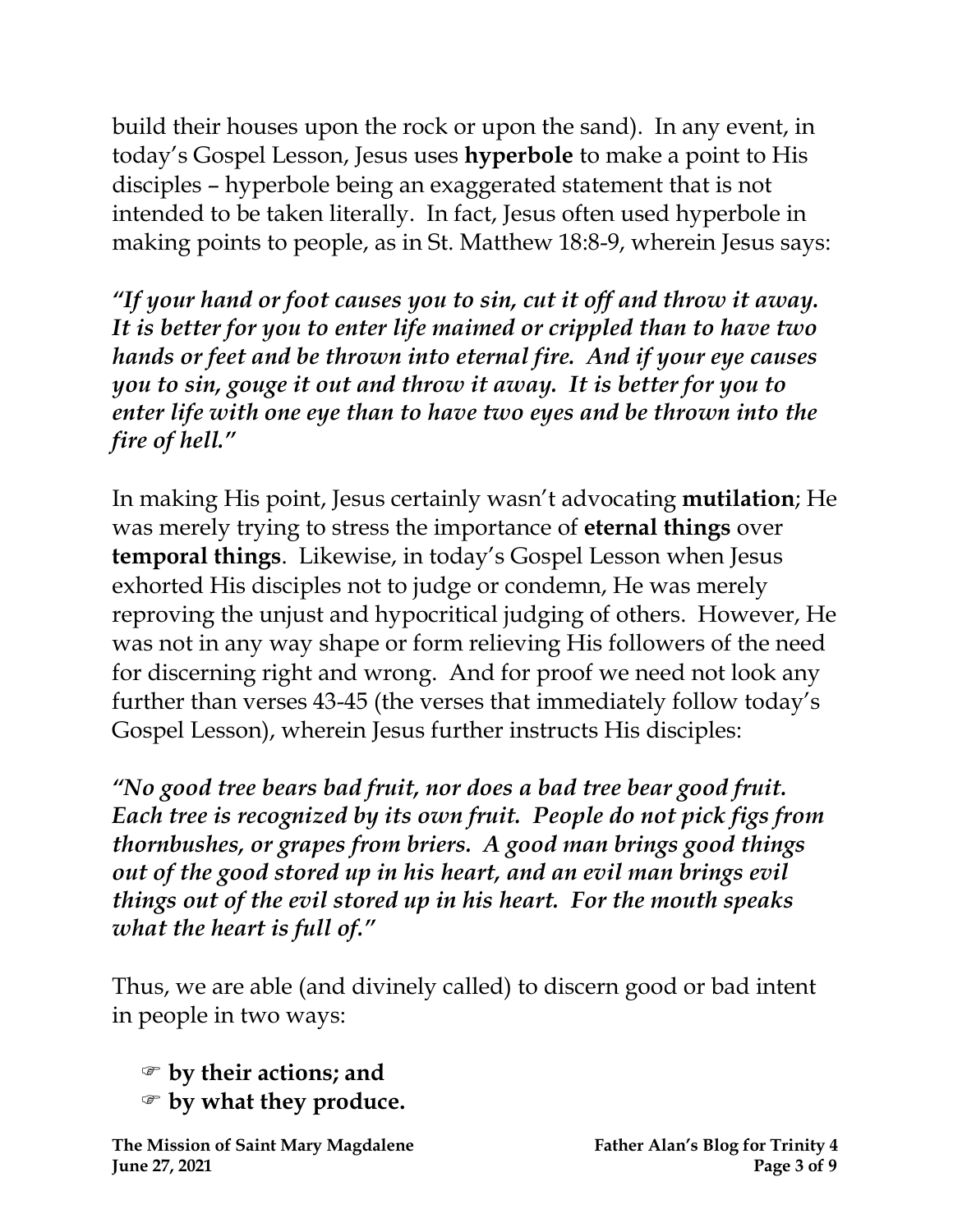Meaning that if they tend to be pleasantly about the business of producing "good fruit" (such as unity, or harmony, or joy, for instance), they must be, essentially, people of "good intent." Conversely, if they tend to be obnoxiously about the business of miserably producing "bad fruit" (such as schisms, or dissension, or malice, for example), they must be, essentially, people of "bad intent." Moreover, according to Jesus, a good tree can only produce good fruit, And, likewise, a bad tree can only produce bad fruit. Indeed, Jesus gives us the means by which we can discern the true hearts of others when He explains to us (in St. Matthew 7:16) that:

### *"By their fruit you will recognize them."*

Nevertheless, as I pointed out earlier in our Gospel Lesson for today, Jesus draws a clear distinction between:

- **discerning intent in people; and**
- **judging or condemning them.**

Here's the point: **God doesn't completely write people off for the wrongs they do, and neither should we** – for two reasons. Firstly, we are as bad as (if not worse than) they are. As a wise person once said:

### *"Don't judge people just because they sin differently than you."*

Or as Jesus Himself admonishes in verses 41-42 of today's Gospel Lesson:

*"Why do you look at the speck of sawdust in your brother's eye and pay no attention to the plank in your own eye? How can you say to your brother, 'Brother, let me take the speck out of your eye,' when you yourself fail to see the plank in your own eye? You hypocrite, first take the plank out of your eye, and then you will see clearly to remove the speck from your brother's eye."*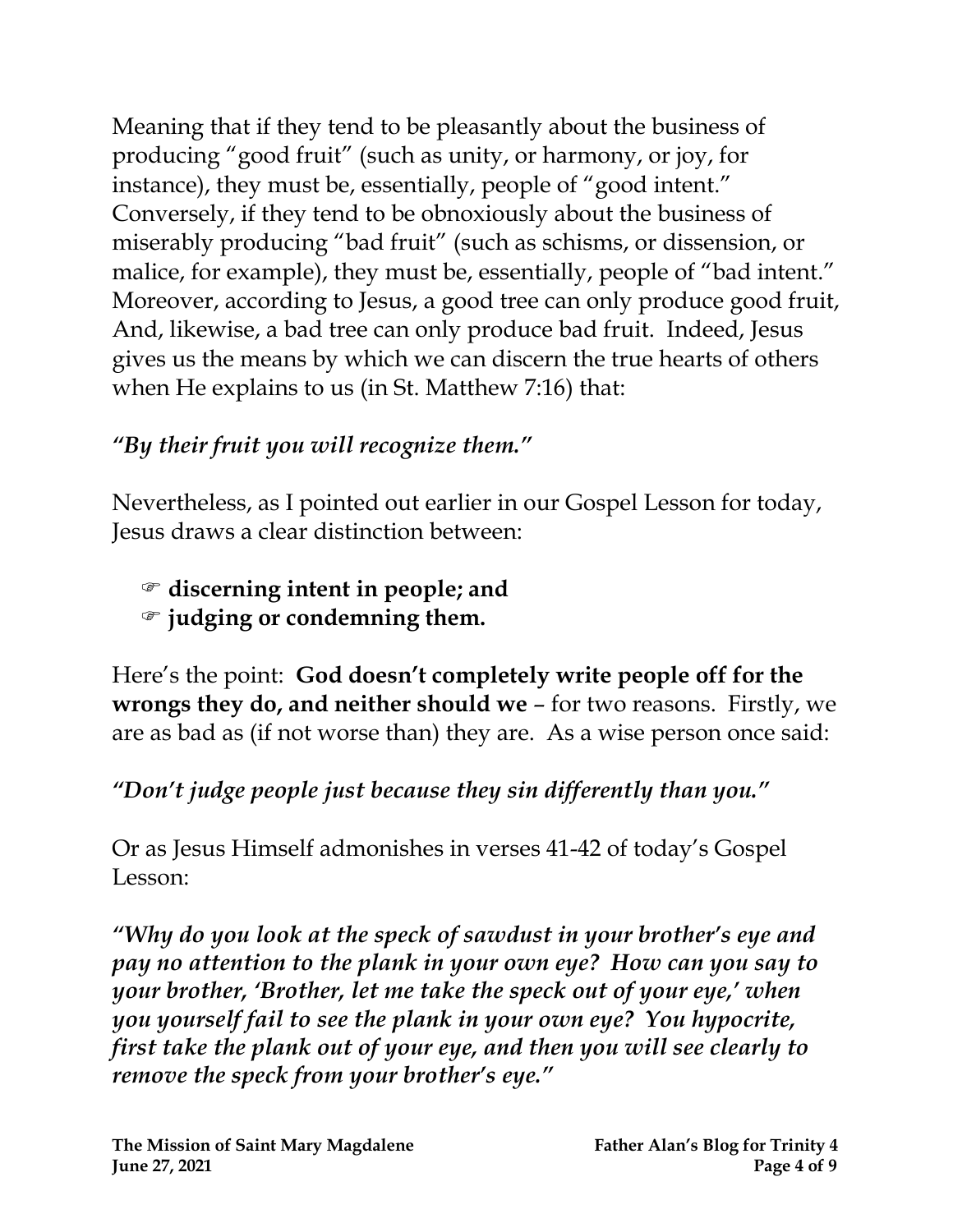Jesus is not mincing words here. If Almighty God doesn't write us off as "lost efforts" for the wrongs we do, just who are we to write anyone else off?

Secondly, God is not done with us yet – any of us – and here's why:

#### **God alone can see the full extent of the consequences of our choices even before they are made.**

Why? Because God IS. God transcends time and space. God never WAS. And He never WILL BE. God just IS. In short, God can see everything, all at once. Everything – from beginning to end – **all at once**. Thus, God **alone** sees all the circumstances that conspired to cause a person to choose a certain course of action.

So, why do we do bad things? **God knows**!

We can't help the wrongs that are done to us in this life (they are certainly not our fault!), but we CAN help the things we choose to do as a result of those wrongs done to us. In other words, when I sin, I can't use as an excuse that I was previously hurt by someone or something (that just doesn't wash). But here's the Good News (which, by the way, I already proclaimed just a few short sentences ago):

#### **God is not done with us yet – any of us.**

As I said last week, God is the One Who:

```
 sees us;
```
- **watches over us; and**
- **agonizes for us,**

every second of our entire earthly lives.

Only our omniscient God can see where we've been and where we're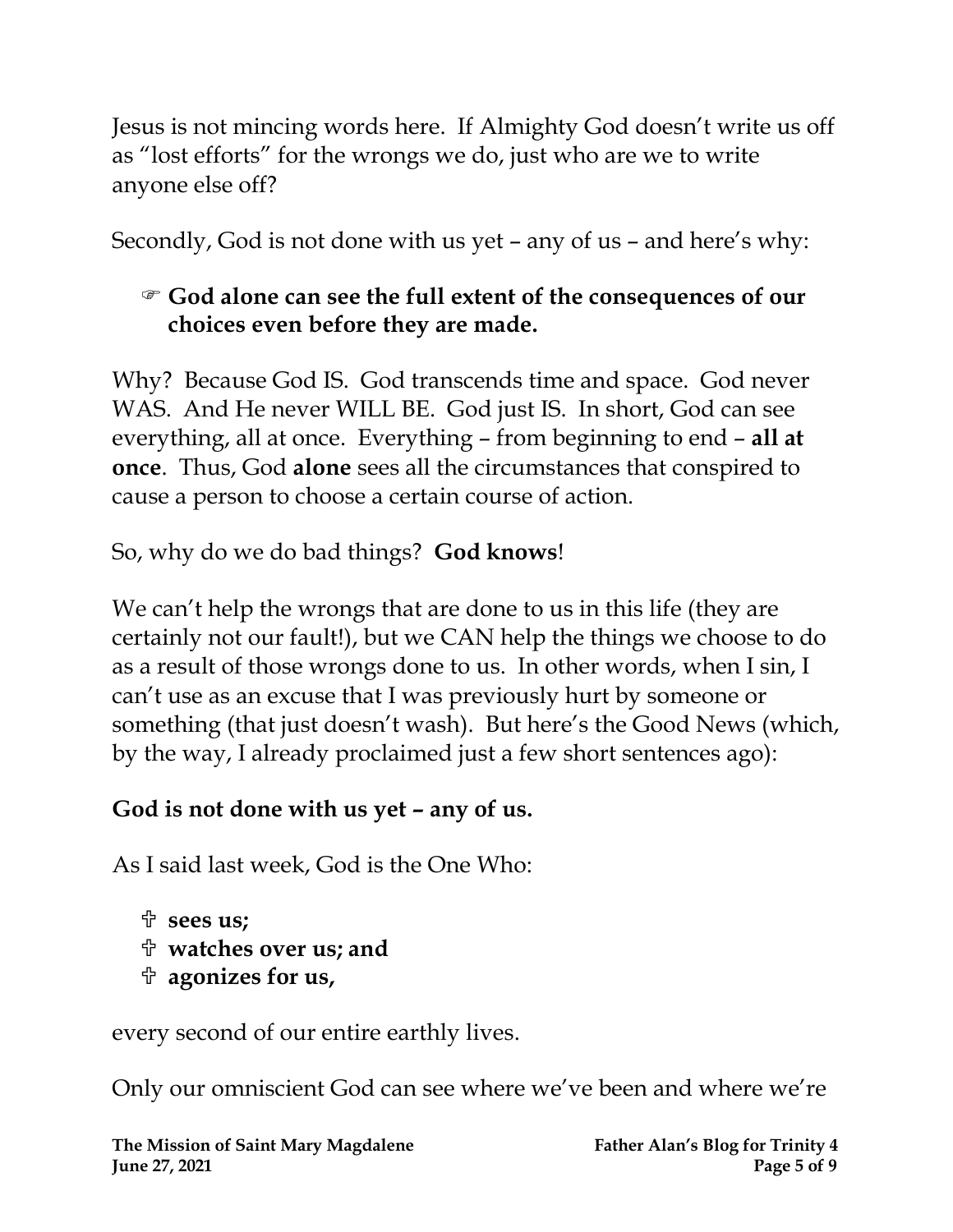headed. And He alone knows how we will turn out in the end. That's why we are not to judge or condemn anyone, for only God is perfectly qualified for that job.



And yet we do judge. We do condemn. Why?

To paraphrase author Max Lucado (from Chapter 26 of his 1987 book, "God Came Near", and Chapter 41 of his 1985 book, "On the Anvil", respectively):

Why are we so often insensitive to (and oblivious to) the needs and the situations of others? For our insensitive judgements often cause wounds that heal excruciatingly slowly, if at all. It's bad enough when someone hurts our feelings intentionally, but it's something else again if someone accidentally bruises our soul. For instance:

- **someone criticizes a person (who also happens to be a dear friend of yours) and then offers a lame half-apology (***"Oh, I'm sorry. I forgot the two of you were so close."***); or**
- **someone tells a joke at a party about your ethnic group – you hear the joke, and you try to smile politely, while your heart sinks; or**
- **someone chooses to wash your dirty laundry in public (***"Jane, is it true that you and John are separated?"***).**

Insensitive comments. Thoughts that should have remained thoughts. Feelings which had no business being expressed aloud. Opinions carelessly tossed like a hand grenade into a crowd.

And if we were to tell the one who threw these inconsiderate darts about the pain that he (or she) caused, his (or her) response would most likely be: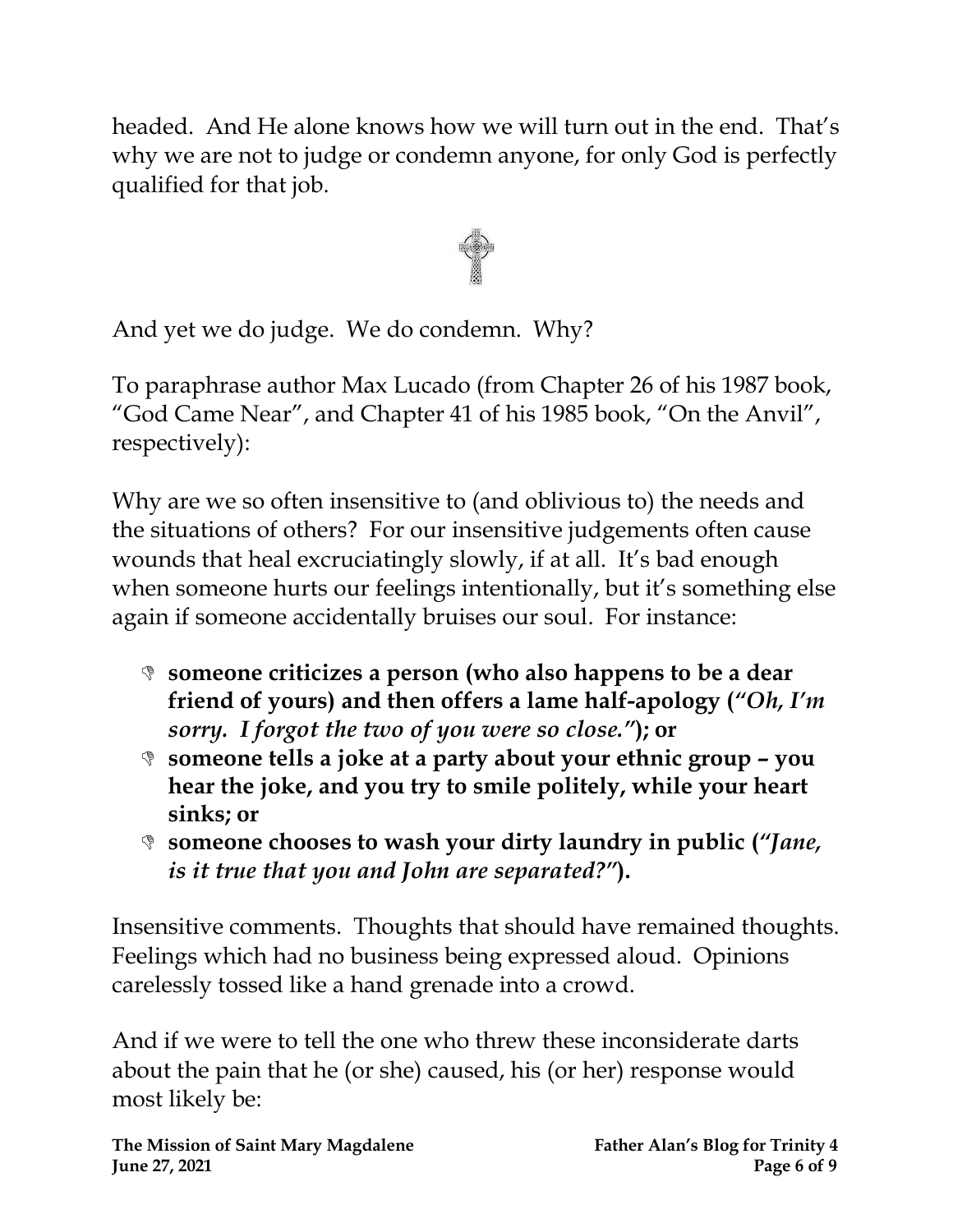#### *"Oh, but I had no intention – I didn't realize you were so sensitive!"*

(As if it was somehow your fault.)

Or, even worse, he (or she) might say something like:

*"I forgot you were here."*

(As if it would have somehow been OK to say such things in the first place, had you not shown the poor judgement of – what – **being there to hear them?!?**)

Make no mistake about it: insensitive, judgemental comments and slurs are the products of:

- **gossip;**
- **accusations;**
- **resentment;**
- **impatience;**
- **self-centredness;**
- **egotism;**
- **pride;**
- **disregard;**
- **disrespect;**
- **disappointment;**
- **callousness; and**
- **lack of love.**

Insensitivity is so subtle:

 *"Hey, it's just a slip of the tongue, just a lapse of memory. No one is at fault. C'mon, there's no REAL harm done, right?"*

Wrong!

**The Mission of Saint Mary Magdalene Father Alan's Blog for Trinity 4 Iune 27, 2021 Page 7** of 9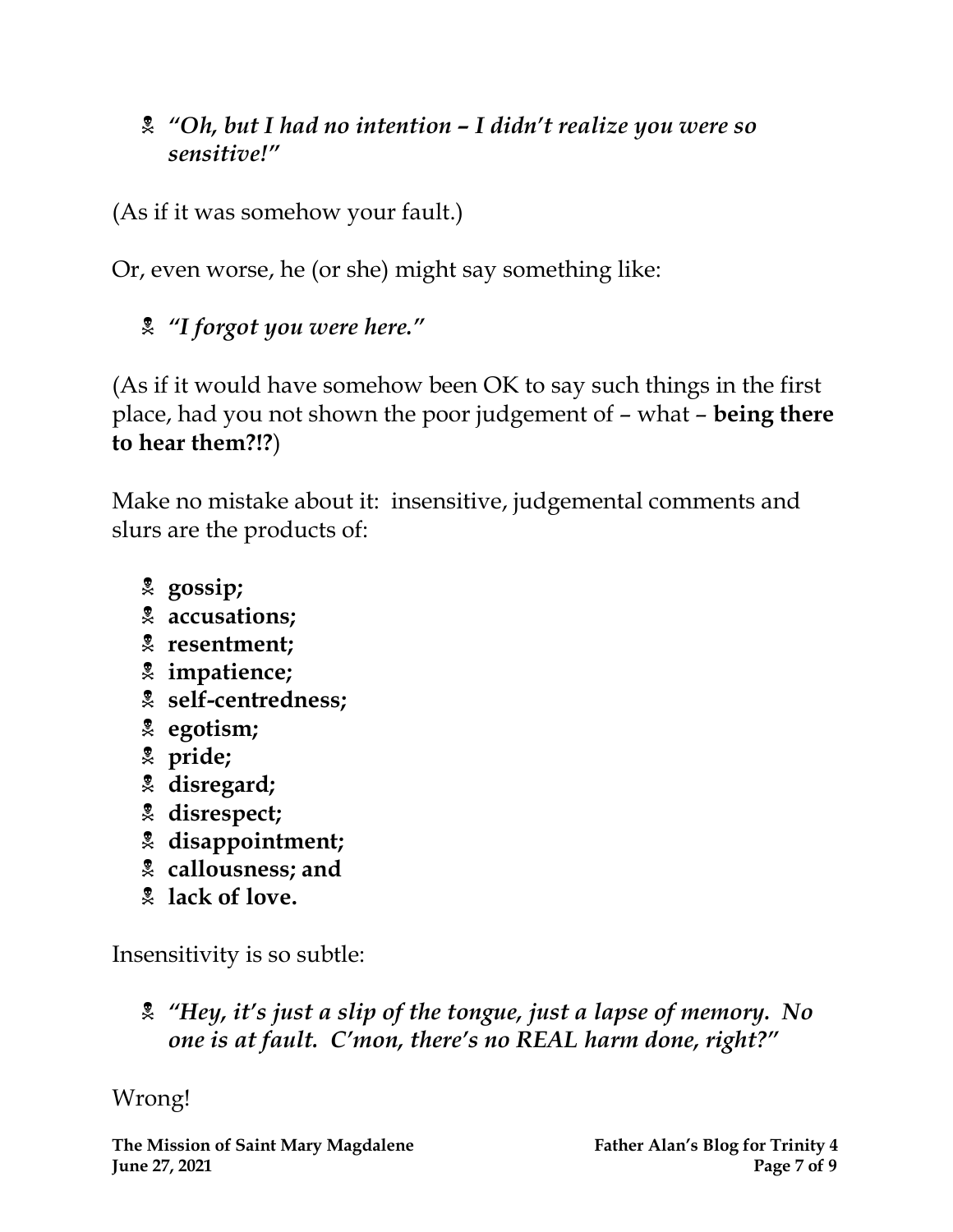For as the so-called "innocent" attackers go on their merry way, excusing themselves for the things they've said (or done) without any blatantly "hurtful" intentions, a wounded soul is left in the dust, utterly confused, and wondering:

## *"If no one intended to hurt me, then why do I hurt so badly?"*

In addition to today's Gospel Lesson (from St. Luke 6:36-42), God's Holy Word has strong medicine for those who choose to carelessly wag their tongues, such as:

- *"The tongue also is a fire, a world of evil among the parts of the body. It corrupts the whole person, sets the whole course of his life on fire, and is itself set on fire by hell."* **(St. James 3:6); or**
- *"When words are many, sin is not absent, but he who holds his tongue is wise."* **(Proverbs 10:19);**
- *"He who guards his lips guards his life, but he who speaks rashly will come to ruin."* **(Proverbs 13:3); or**
- *"He who guards his mouth and his tongue keeps himself from calamity."* **(Proverbs 21:23).**

The message is clear: we who dare to call ourselves Christians and "God's ambassadors" are not afforded the luxury of judging through the use of idle words. Excuses such as:

- *"I didn't know you were here";* **or**
- *"I didn't realize this was...so…touchy"* **,**

are woefully shallow when they come from those who claim to be followers of – and imitators of – our Lord Jesus Christ:

- **"The Light of the World";**
- **"The Good Shepherd";**
- **"The Healer"; and**
- **"The Great Physician".**